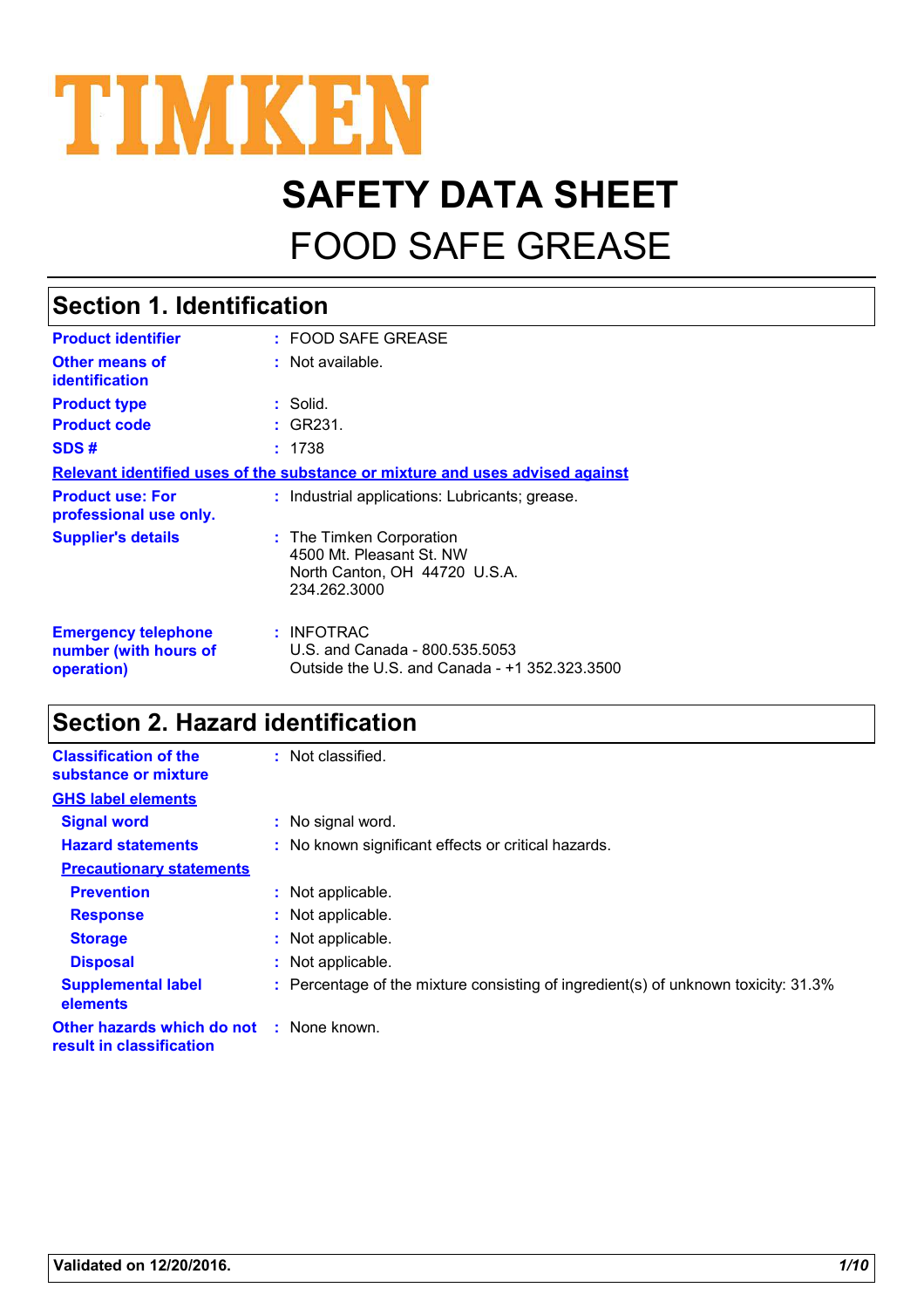### **Section 3. Composition/information on ingredients**

**Substance/mixture**

- **Other means of**
- **:** Mixture
	- **:** Not available.

#### **identification CAS number/other identifiers**

| <b>Ingredient name</b>                                                     | $\%$ (w/w) | <b>CAS number</b> |
|----------------------------------------------------------------------------|------------|-------------------|
| White mineral oil (petroleum)                                              | 40-70      | 8042-47-5         |
| zinc oxide                                                                 | $7 - 13$   | 1314-13-2         |
| Dec-1-ene, homopolymer, hydrogenated Dec-1-ene, oligomers,<br>hydrogenated | $5 - 10$   | 68037-01-4        |
| 1-Dodecene, polymer with 1-decene and 1-octene, hydrogenated               | $5 - 10$   | 163149-28-8       |

**There are no additional ingredients present which, within the current knowledge of the supplier and in the concentrations applicable, are classified as hazardous to health or the environment and hence require reporting in this section.**

**Occupational exposure limits, if available, are listed in Section 8.**

### **Section 4. First-aid measures**

| <b>Description of necessary first aid measures</b> |                                                                                                                                                                                                                                                                                                                                                           |  |
|----------------------------------------------------|-----------------------------------------------------------------------------------------------------------------------------------------------------------------------------------------------------------------------------------------------------------------------------------------------------------------------------------------------------------|--|
| <b>Eye contact</b>                                 | : Immediately flush eyes with plenty of water, occasionally lifting the upper and lower<br>eyelids. Check for and remove any contact lenses. Get medical attention if irritation<br>occurs.                                                                                                                                                               |  |
| <b>Inhalation</b>                                  | : Remove victim to fresh air and keep at rest in a position comfortable for breathing.<br>Get medical attention if symptoms occur.                                                                                                                                                                                                                        |  |
| <b>Skin contact</b>                                | : Flush contaminated skin with plenty of water. Remove contaminated clothing and<br>shoes. Get medical attention if symptoms occur.                                                                                                                                                                                                                       |  |
| <b>Ingestion</b>                                   | : Wash out mouth with water. Remove victim to fresh air and keep at rest in a<br>position comfortable for breathing. If material has been swallowed and the exposed<br>person is conscious, give small quantities of water to drink. Do not induce vomiting<br>unless directed to do so by medical personnel. Get medical attention if symptoms<br>occur. |  |

#### **Most important symptoms/effects, acute and delayed**

| <b>Potential acute health effects</b>                                                |                                                                                                                                |  |
|--------------------------------------------------------------------------------------|--------------------------------------------------------------------------------------------------------------------------------|--|
| Eye contact                                                                          | : No known significant effects or critical hazards.                                                                            |  |
| <b>Inhalation</b>                                                                    | : No known significant effects or critical hazards.                                                                            |  |
| <b>Skin contact</b>                                                                  | : No known significant effects or critical hazards.                                                                            |  |
| <b>Ingestion</b>                                                                     | : No known significant effects or critical hazards.                                                                            |  |
| <b>Over-exposure signs/symptoms</b>                                                  |                                                                                                                                |  |
| Eye contact                                                                          | : No specific data.                                                                                                            |  |
| <b>Inhalation</b>                                                                    | : No specific data.                                                                                                            |  |
| <b>Skin contact</b>                                                                  | : No specific data.                                                                                                            |  |
| <b>Ingestion</b>                                                                     | : No specific data.                                                                                                            |  |
| Indication of immediate medical attention and special treatment needed, if necessary |                                                                                                                                |  |
| <b>Notes to physician</b>                                                            | : Treat symptomatically. Contact poison treatment specialist immediately if large<br>quantities have been ingested or inhaled. |  |
| <b>Specific treatments</b>                                                           | : No specific treatment.                                                                                                       |  |
| <b>Protection of first-aiders</b>                                                    | : No action shall be taken involving any personal risk or without suitable training.                                           |  |
| See toxicological information (Section 11)                                           |                                                                                                                                |  |
|                                                                                      |                                                                                                                                |  |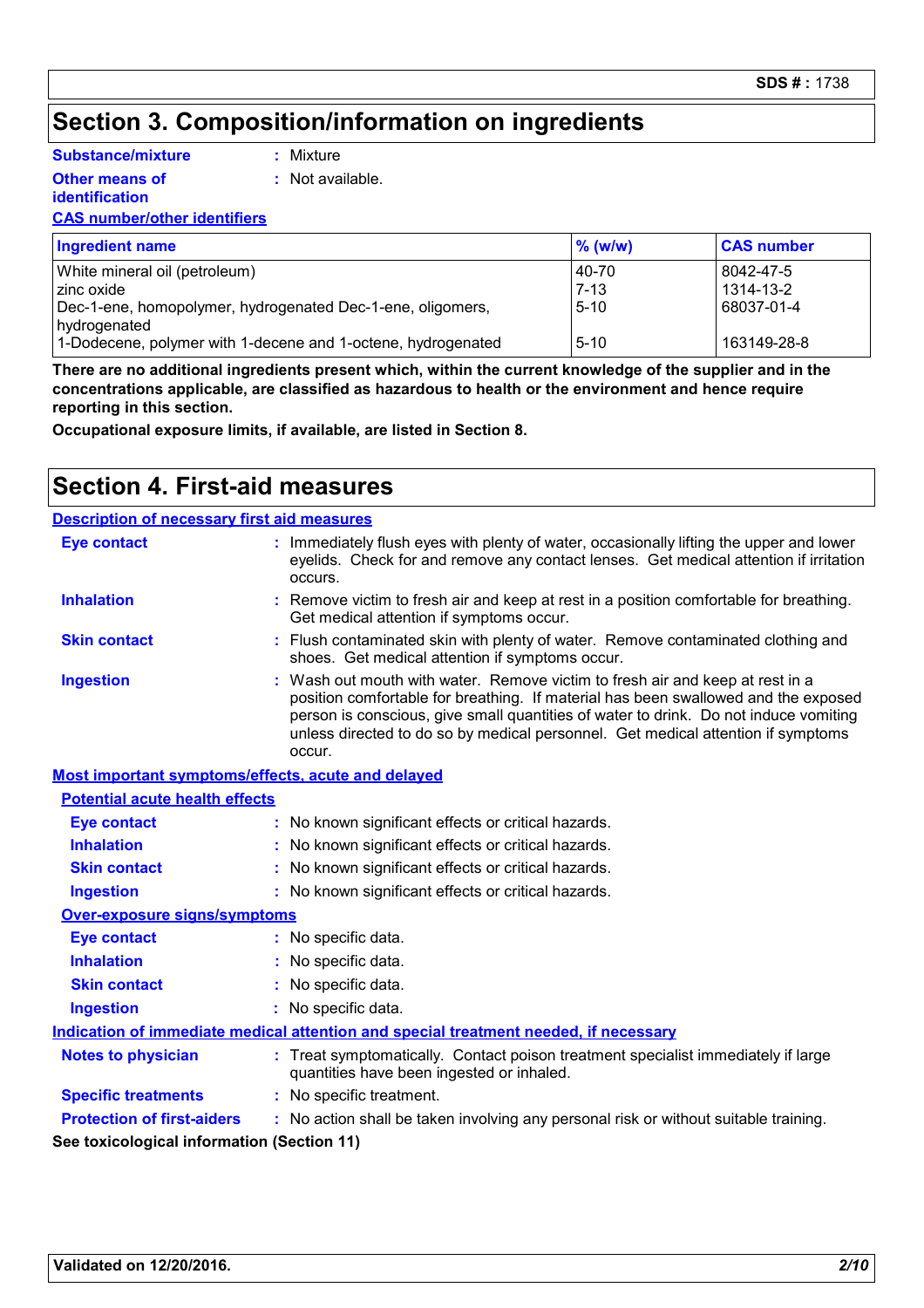# **Section 5. Fire-fighting measures**

| <b>Extinguishing media</b>                               |                                                                                                                                                                                                     |
|----------------------------------------------------------|-----------------------------------------------------------------------------------------------------------------------------------------------------------------------------------------------------|
| <b>Suitable extinguishing</b><br>media                   | : Use an extinguishing agent suitable for the surrounding fire.                                                                                                                                     |
| <b>Unsuitable extinguishing</b><br>media                 | : None known.                                                                                                                                                                                       |
| <b>Specific hazards arising</b><br>from the chemical     | : No specific fire or explosion hazard.                                                                                                                                                             |
| <b>Hazardous thermal</b><br>decomposition products       | : Decomposition products may include the following materials:<br>carbon dioxide<br>carbon monoxide<br>metal oxide/oxides                                                                            |
| <b>Special protective actions</b><br>for fire-fighters   | : Promptly isolate the scene by removing all persons from the vicinity of the incident if<br>there is a fire. No action shall be taken involving any personal risk or without<br>suitable training. |
| <b>Special protective</b><br>equipment for fire-fighters | : Fire-fighters should wear appropriate protective equipment and self-contained<br>breathing apparatus (SCBA) with a full face-piece operated in positive pressure<br>mode.                         |

# **Section 6. Accidental release measures**

|                                                              | <b>Personal precautions, protective equipment and emergency procedures</b>                                                                                                                                                                                                                                                                          |  |  |
|--------------------------------------------------------------|-----------------------------------------------------------------------------------------------------------------------------------------------------------------------------------------------------------------------------------------------------------------------------------------------------------------------------------------------------|--|--|
| For non-emergency<br>personnel                               | : No action shall be taken involving any personal risk or without suitable training.<br>Evacuate surrounding areas. Keep unnecessary and unprotected personnel from<br>entering. Do not touch or walk through spilled material. Put on appropriate<br>personal protective equipment.                                                                |  |  |
|                                                              | <b>For emergency responders</b> : If specialized clothing is required to deal with the spillage, take note of any<br>information in Section 8 on suitable and unsuitable materials. See also the<br>information in "For non-emergency personnel".                                                                                                   |  |  |
| <b>Environmental precautions</b>                             | : Avoid dispersal of spilled material and runoff and contact with soil, waterways,<br>drains and sewers. Inform the relevant authorities if the product has caused<br>environmental pollution (sewers, waterways, soil or air).                                                                                                                     |  |  |
| <b>Methods and materials for containment and cleaning up</b> |                                                                                                                                                                                                                                                                                                                                                     |  |  |
| <b>Small spill</b>                                           | : Move containers from spill area. Vacuum or sweep up material and place in a<br>designated, labeled waste container. Dispose of via a licensed waste disposal<br>contractor.                                                                                                                                                                       |  |  |
| <b>Large spill</b>                                           | : Move containers from spill area. Prevent entry into sewers, water courses,<br>basements or confined areas. Vacuum or sweep up material and place in a<br>designated, labeled waste container. Dispose of via a licensed waste disposal<br>contractor. Note: see Section 1 for emergency contact information and Section 13<br>for waste disposal. |  |  |

# **Section 7. Handling and storage**

| <b>Precautions for safe handling</b>                                             |                                                                                                                                                                                                                                                                                                                                                                                                                                                                                                               |
|----------------------------------------------------------------------------------|---------------------------------------------------------------------------------------------------------------------------------------------------------------------------------------------------------------------------------------------------------------------------------------------------------------------------------------------------------------------------------------------------------------------------------------------------------------------------------------------------------------|
| <b>Protective measures</b>                                                       | : Put on appropriate personal protective equipment (see Section 8).                                                                                                                                                                                                                                                                                                                                                                                                                                           |
| <b>Advice on general</b><br>occupational hygiene                                 | : Eating, drinking and smoking should be prohibited in areas where this material is<br>handled, stored and processed. Workers should wash hands and face before<br>eating, drinking and smoking. Remove contaminated clothing and protective<br>equipment before entering eating areas. See also Section 8 for additional<br>information on hygiene measures.                                                                                                                                                 |
| <b>Conditions for safe storage,</b><br>including any<br><b>incompatibilities</b> | : Store in accordance with local regulations. Store in original container protected<br>from direct sunlight in a dry, cool and well-ventilated area, away from incompatible<br>materials (see Section 10) and food and drink. Keep container tightly closed and<br>sealed until ready for use. Containers that have been opened must be carefully<br>resealed and kept upright to prevent leakage. Do not store in unlabeled containers.<br>Use appropriate containment to avoid environmental contamination. |
| Validated on 12/20/2016.                                                         | 3/10                                                                                                                                                                                                                                                                                                                                                                                                                                                                                                          |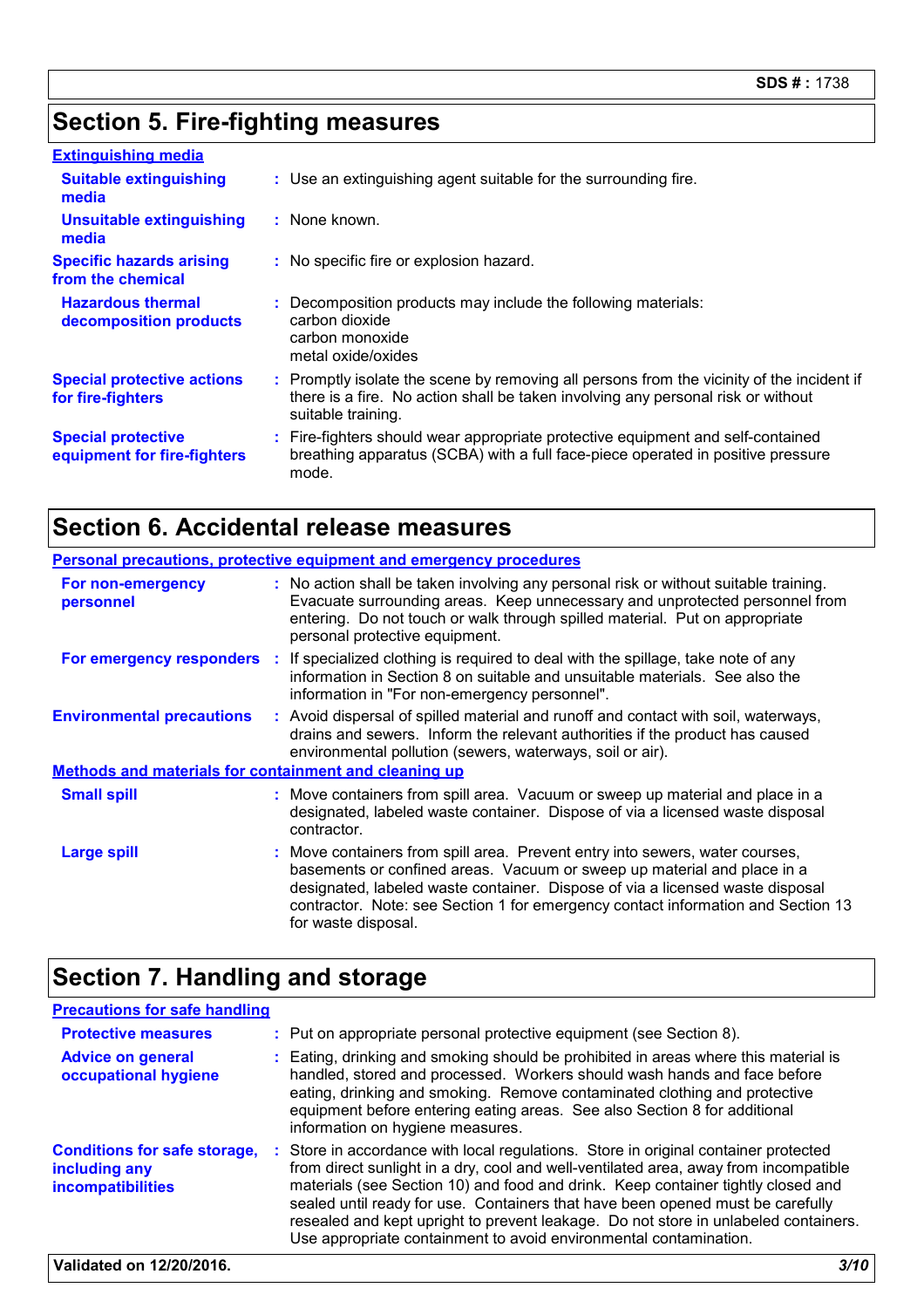## **Section 7. Handling and storage**

# **Section 8. Exposure controls/personal protection**

#### **Control parameters**

#### **Occupational exposure limits**

| <b>Ingredient name</b>                    | <b>Exposure limits</b>                                                                                                                                                                                                                                                                                                                                                                                                                                                                                                                                                                                                                                                                                                                                                                                                                                                                             |
|-------------------------------------------|----------------------------------------------------------------------------------------------------------------------------------------------------------------------------------------------------------------------------------------------------------------------------------------------------------------------------------------------------------------------------------------------------------------------------------------------------------------------------------------------------------------------------------------------------------------------------------------------------------------------------------------------------------------------------------------------------------------------------------------------------------------------------------------------------------------------------------------------------------------------------------------------------|
| White mineral oil (petroleum)             | CA Alberta Provincial (Canada, 4/2009).<br>8 hrs OEL: 5 mg/m <sup>3</sup> 8 hours. Form: Mist<br>15 min OEL: 10 mg/m <sup>3</sup> 15 minutes. Form:<br>Mist<br><b>CA British Columbia Provincial (Canada,</b><br>$5/2015$ ).<br>TWA: 1 mg/m <sup>3</sup> 8 hours.<br>CA Quebec Provincial (Canada, 1/2014).<br>TWAEV: 5 mg/m <sup>3</sup> 8 hours. Form: mist<br>STEV: 10 mg/m <sup>3</sup> 15 minutes. Form: mist                                                                                                                                                                                                                                                                                                                                                                                                                                                                                 |
| zinc oxide                                | CA Alberta Provincial (Canada, 4/2009).<br>8 hrs OEL: 2 mg/m <sup>3</sup> 8 hours. Form:<br>Respirable<br>15 min OEL: 10 mg/m <sup>3</sup> 15 minutes. Form:<br>Respirable<br><b>CA British Columbia Provincial (Canada,</b><br>$5/2015$ ).<br>TWA: 2 mg/m <sup>3</sup> 8 hours. Form: Respirable<br>STEL: 10 mg/m <sup>3</sup> 15 minutes. Form:<br>Respirable<br>CA Ontario Provincial (Canada, 7/2015).<br>TWA: 2 mg/m <sup>3</sup> 8 hours. Form: Respirable<br>fraction.<br>STEL: 10 mg/m <sup>3</sup> 15 minutes. Form:<br>Respirable fraction.<br>CA Quebec Provincial (Canada, 1/2014).<br>TWAEV: 5 mg/m <sup>3</sup> 8 hours. Form: fume<br>STEV: 10 mg/m <sup>3</sup> 15 minutes. Form: fume<br><b>CA Saskatchewan Provincial (Canada,</b><br>7/2013).<br>STEL: 10 mg/m <sup>3</sup> 15 minutes. Form:<br>respirable dust and fume<br>TWA: 2 mg/m <sup>3</sup> 8 hours. Form: respirable |
| <b>Appropriate engineering</b>            | dust and fume<br>: Good general ventilation should be sufficient to control worker exposure to airborne                                                                                                                                                                                                                                                                                                                                                                                                                                                                                                                                                                                                                                                                                                                                                                                            |
| controls                                  | contaminants.                                                                                                                                                                                                                                                                                                                                                                                                                                                                                                                                                                                                                                                                                                                                                                                                                                                                                      |
| <b>Environmental exposure</b><br>controls | Emissions from ventilation or work process equipment should be checked to ensure<br>they comply with the requirements of environmental protection legislation. In some<br>cases, fume scrubbers, filters or engineering modifications to the process<br>equipment will be necessary to reduce emissions to acceptable levels.                                                                                                                                                                                                                                                                                                                                                                                                                                                                                                                                                                      |
| <b>Individual protection measures</b>     |                                                                                                                                                                                                                                                                                                                                                                                                                                                                                                                                                                                                                                                                                                                                                                                                                                                                                                    |
| <b>Hygiene measures</b>                   | : Wash hands, forearms and face thoroughly after handling chemical products, before<br>eating, smoking and using the lavatory and at the end of the working period.<br>Appropriate techniques should be used to remove potentially contaminated clothing.<br>Wash contaminated clothing before reusing. Ensure that eyewash stations and<br>safety showers are close to the workstation location.                                                                                                                                                                                                                                                                                                                                                                                                                                                                                                  |
| <b>Eye/face protection</b>                | Safety eyewear complying with an approved standard should be used when a risk<br>assessment indicates this is necessary to avoid exposure to liquid splashes, mists,<br>gases or dusts. If contact is possible, the following protection should be worn,<br>unless the assessment indicates a higher degree of protection: safety glasses with                                                                                                                                                                                                                                                                                                                                                                                                                                                                                                                                                     |

side-shields.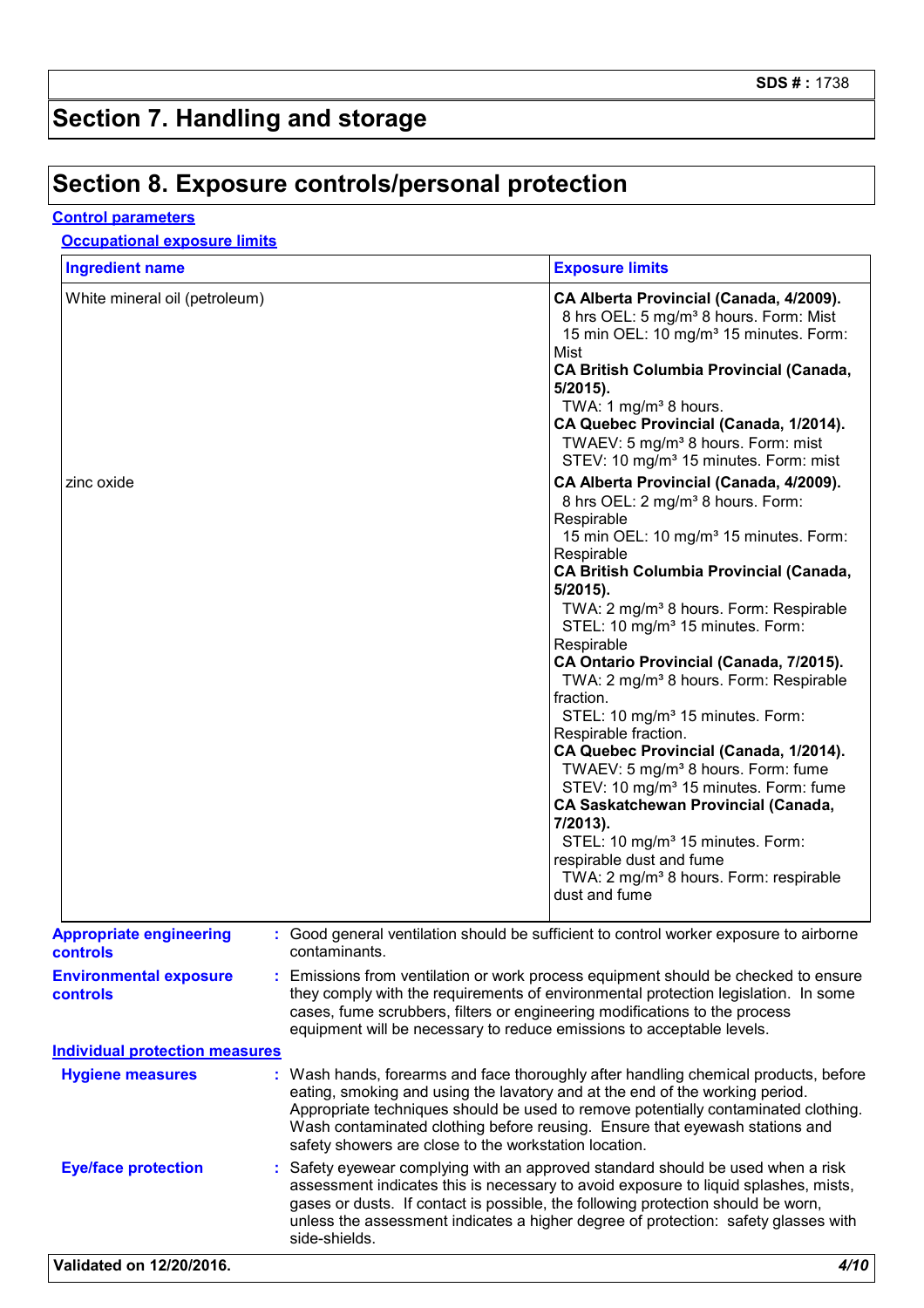# **Section 8. Exposure controls/personal protection**

| <b>Skin protection</b>        |                                                                                                                                                                                                                                                                                   |
|-------------------------------|-----------------------------------------------------------------------------------------------------------------------------------------------------------------------------------------------------------------------------------------------------------------------------------|
| <b>Hand protection</b>        | : Chemical-resistant, impervious gloves complying with an approved standard should<br>be worn at all times when handling chemical products if a risk assessment indicates<br>this is necessary.                                                                                   |
| <b>Body protection</b>        | : Personal protective equipment for the body should be selected based on the task<br>being performed and the risks involved and should be approved by a specialist<br>before handling this product.                                                                               |
| <b>Other skin protection</b>  | : Appropriate footwear and any additional skin protection measures should be<br>selected based on the task being performed and the risks involved and should be<br>approved by a specialist before handling this product.                                                         |
| <b>Respiratory protection</b> | Based on the hazard and potential for exposure, select a respirator that meets the<br>appropriate standard or certification. Respirators must be used according to a<br>respiratory protection program to ensure proper fitting, training, and other important<br>aspects of use. |

# **Section 9. Physical and chemical properties**

| <b>Appearance</b>                                 |                                                                                                                  |
|---------------------------------------------------|------------------------------------------------------------------------------------------------------------------|
| <b>Physical state</b>                             | : Solid. [grease]                                                                                                |
| <b>Color</b>                                      | White.                                                                                                           |
| Odor                                              | Mild. Petroleum oil                                                                                              |
| <b>Odor threshold</b>                             | Not available.                                                                                                   |
| pH                                                | Not applicable.                                                                                                  |
| <b>Melting point</b>                              | Not available.                                                                                                   |
| <b>Boiling point</b>                              | Not available.                                                                                                   |
| <b>Flash point</b>                                | Not available.                                                                                                   |
| <b>Evaporation rate</b>                           | : Not available.                                                                                                 |
| <b>Flammability (solid, gas)</b>                  | Flammable in the presence of the following materials or conditions: open flames,<br>sparks and static discharge. |
| Lower and upper explosive<br>(flammable) limits   | : Not available.                                                                                                 |
| <b>Vapor pressure</b>                             | : Not available.                                                                                                 |
| <b>Vapor density</b>                              | Not available.                                                                                                   |
| <b>Relative density</b>                           | $: 0.9$ g/cm <sup>3</sup>                                                                                        |
| <b>Solubility</b>                                 | Insoluble in the following materials: cold water and hot water.                                                  |
| <b>Partition coefficient: n-</b><br>octanol/water | $:$ Not available.                                                                                               |
| <b>Auto-ignition temperature</b>                  | : Not available.                                                                                                 |
| <b>Decomposition temperature</b>                  | : Not available.                                                                                                 |
| <b>Viscosity</b>                                  | : Kinematic (40°C (104°F)): >0.205 cm <sup>2</sup> /s (>20.5 cSt)                                                |
|                                                   |                                                                                                                  |

# **Section 10. Stability and reactivity**

| <b>Reactivity</b>                                           | : No specific test data related to reactivity available for this product or its ingredients.            |
|-------------------------------------------------------------|---------------------------------------------------------------------------------------------------------|
| <b>Chemical stability</b>                                   | : The product is stable.                                                                                |
| <b>Possibility of hazardous</b><br>reactions                | : Under normal conditions of storage and use, hazardous reactions will not occur.                       |
| <b>Conditions to avoid</b><br><b>Incompatible materials</b> | : No specific data.<br>: No specific data.                                                              |
| <b>Hazardous decomposition</b><br>products                  | Under normal conditions of storage and use, hazardous decomposition products<br>should not be produced. |

**Validated on 12/20/2016.** *5/10*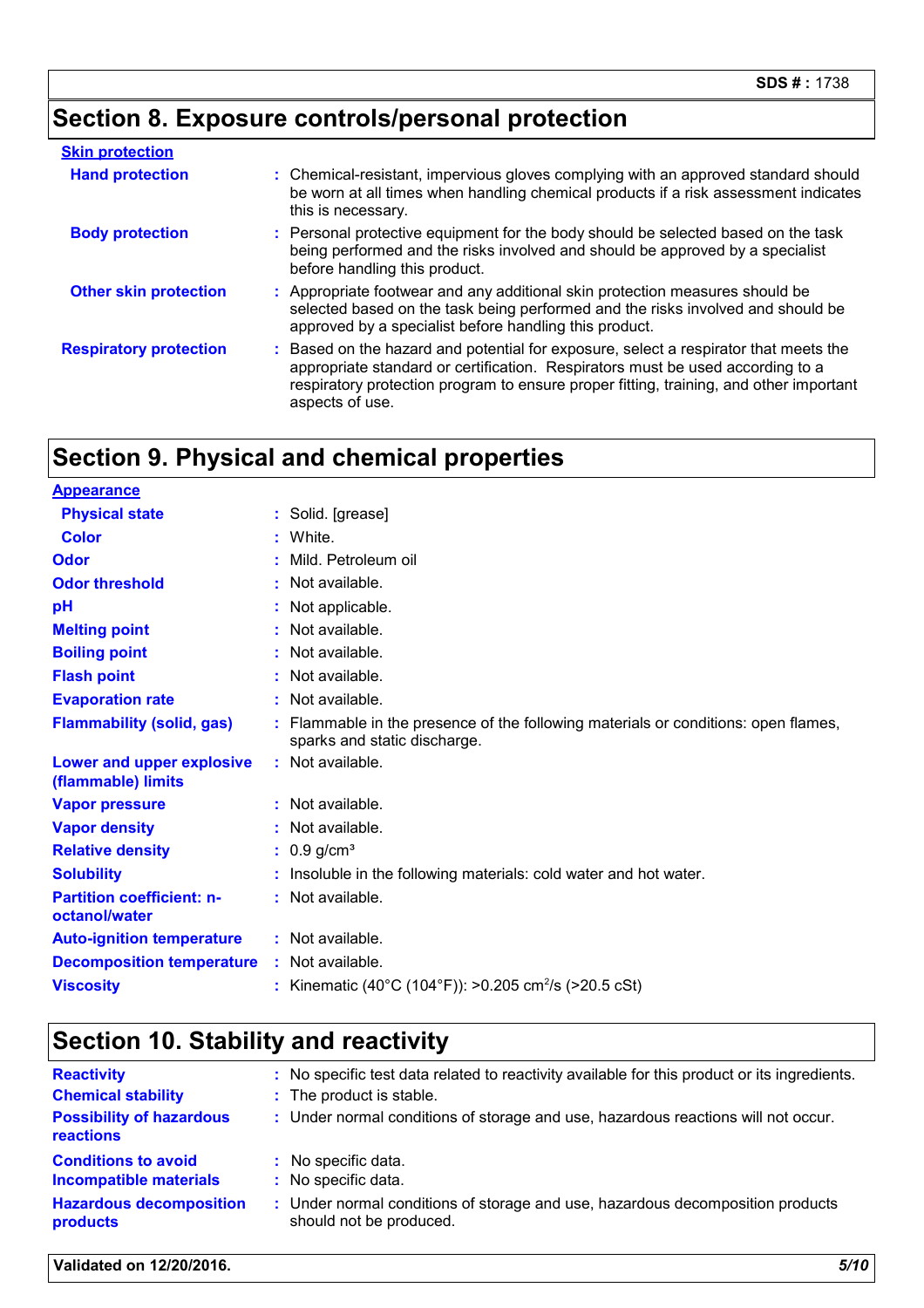### **Section 10. Stability and reactivity**

### **Section 11. Toxicological information**

#### **Information on toxicological effects**

| <b>Acute toxicity</b>                   |               |                |             |                 |
|-----------------------------------------|---------------|----------------|-------------|-----------------|
| <b>Product/ingredient name</b>          | <b>Result</b> | <b>Species</b> | <b>Dose</b> | <b>Exposure</b> |
| White mineral oil (petroleum) LD50 Oral |               | Rat            | >5000 mg/kg |                 |

**Conclusion/Summary :** No known significant effects or critical hazards.

#### **Irritation/Corrosion**

| <b>Product/ingredient name</b> | <b>Result</b>        | <b>Species</b> | <b>Score</b> | <b>Exposure</b>     | <b>Observation</b> |
|--------------------------------|----------------------|----------------|--------------|---------------------|--------------------|
| zinc oxide                     | Eves - Mild irritant | Rabbit         |              | 24 hours 500        |                    |
|                                |                      |                |              | <i>Imilligrams</i>  |                    |
|                                | Skin - Mild irritant | Rabbit         |              | $ 24$ hours 500 $ $ |                    |
|                                |                      |                |              | milligrams          |                    |

| <b>Conclusion/Summary</b>    |                                                                                                                                                            |
|------------------------------|------------------------------------------------------------------------------------------------------------------------------------------------------------|
| <b>Skin</b>                  | No known significant effects or critical hazards.                                                                                                          |
| <b>Eyes</b>                  | No known significant effects or critical hazards.                                                                                                          |
| <b>Respiratory</b>           | No known significant effects or critical hazards.                                                                                                          |
| <b>Sensitization</b>         |                                                                                                                                                            |
| <b>Conclusion/Summary</b>    |                                                                                                                                                            |
| <b>Skin</b>                  | No specific information is available in our database regarding the skin sensitizing<br>properties of this product. Sensitization not suspected for humans. |
| <b>Respiratory</b>           | : Sensitization not suspected for humans.                                                                                                                  |
| <b>Mutagenicity</b>          |                                                                                                                                                            |
| <b>Conclusion/Summary</b>    | There are no data available on the mixture itself. Mutagenicity not suspected for<br>humans.                                                               |
| <b>Carcinogenicity</b>       |                                                                                                                                                            |
| <b>Conclusion/Summary</b>    | : There are no data available on the mixture itself. Carcinogenicity not suspected for<br>humans.                                                          |
| <b>Reproductive toxicity</b> |                                                                                                                                                            |
| <b>Conclusion/Summary</b>    | There are no data available on the mixture itself. Not considered to be dangerous to<br>humans, according to our database.                                 |
| <b>Teratogenicity</b>        |                                                                                                                                                            |
| <b>Conclusion/Summary</b>    | : There are no data available on the mixture itself. Teratogenicity not suspected for<br>humans.                                                           |

**Specific target organ toxicity (single exposure)**

Not available.

**Specific target organ toxicity (repeated exposure)** Not available.

#### **Aspiration hazard**

| <b>Name</b>                                                  | <b>Result</b>                         |
|--------------------------------------------------------------|---------------------------------------|
| White mineral oil (petroleum)                                | <b>ASPIRATION HAZARD - Category 1</b> |
| Dec-1-ene, homopolymer, hydrogenated Dec-1-ene, oligomers,   | <b>ASPIRATION HAZARD - Category 1</b> |
| hydrogenated                                                 |                                       |
| 1-Dodecene, polymer with 1-decene and 1-octene, hydrogenated | <b>ASPIRATION HAZARD - Category 1</b> |
|                                                              |                                       |

**Information on the likely :** Routes of entry anticipated: Oral, Dermal, Inhalation.

**routes of exposure**

**Potential acute health effects**

**Validated on 12/20/2016.** *6/10*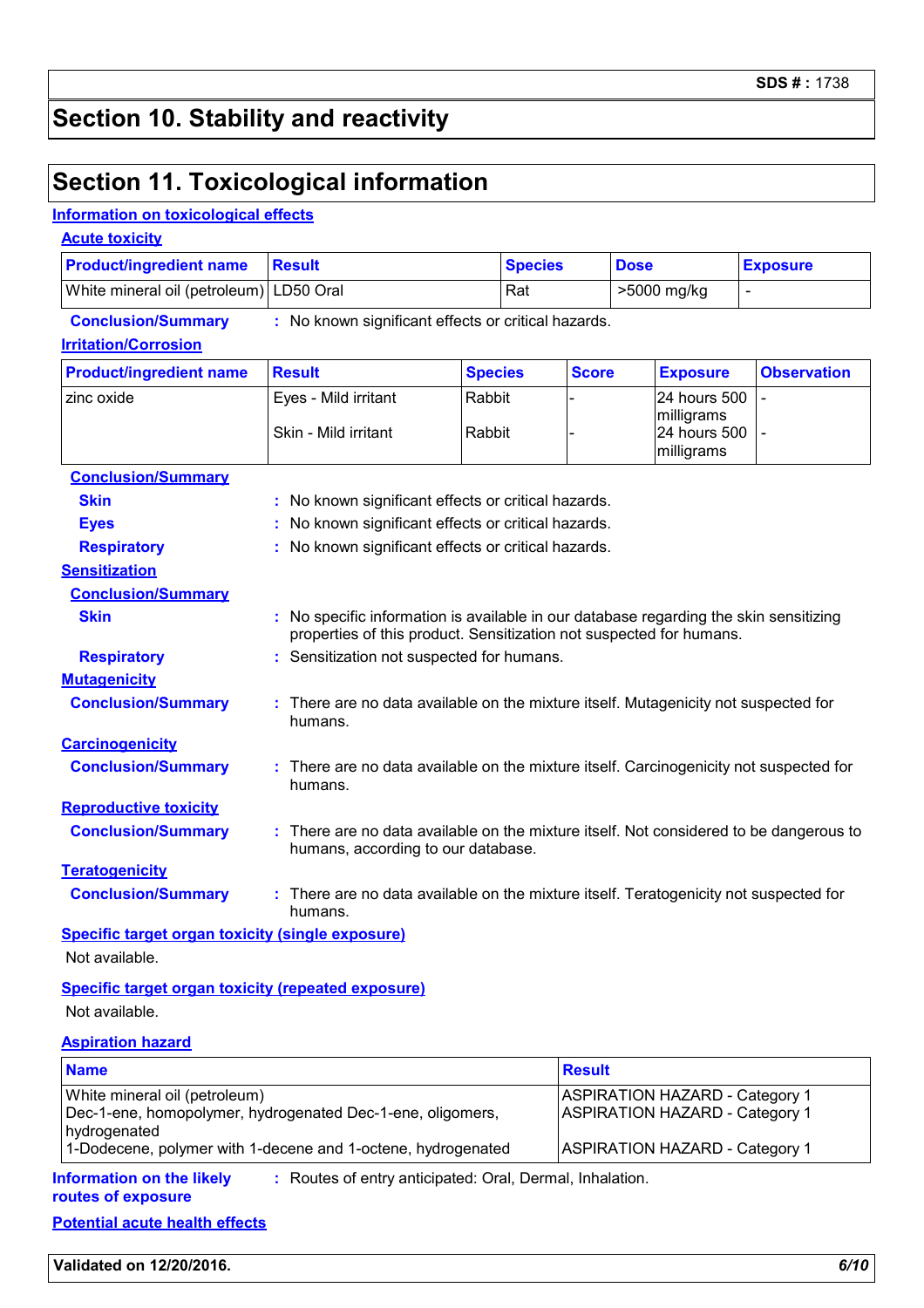# **Section 11. Toxicological information**

| <b>Eye contact</b>                      | : No known significant effects or critical hazards.                                      |
|-----------------------------------------|------------------------------------------------------------------------------------------|
| <b>Inhalation</b>                       | No known significant effects or critical hazards.                                        |
| <b>Skin contact</b>                     | : No known significant effects or critical hazards.                                      |
| <b>Ingestion</b>                        | : No known significant effects or critical hazards.                                      |
|                                         | <b>Symptoms related to the physical, chemical and toxicological characteristics</b>      |
| <b>Eye contact</b>                      | : No specific data.                                                                      |
| <b>Inhalation</b>                       | No specific data.                                                                        |
| <b>Skin contact</b>                     | No specific data.                                                                        |
| <b>Ingestion</b>                        | : No specific data.                                                                      |
|                                         | Delayed and immediate effects and also chronic effects from short and long term exposure |
| <b>Short term exposure</b>              |                                                                                          |
| <b>Potential immediate</b><br>effects   | : Not available.                                                                         |
| <b>Potential delayed effects</b>        | : Not available.                                                                         |
| <b>Long term exposure</b>               |                                                                                          |
| <b>Potential immediate</b><br>effects   | : Not available.                                                                         |
| <b>Potential delayed effects</b>        | $:$ Not available.                                                                       |
| <b>Potential chronic health effects</b> |                                                                                          |
| <b>Conclusion/Summary</b>               | : No known significant effects or critical hazards.                                      |
| <b>General</b>                          | No known significant effects or critical hazards.                                        |
| <b>Carcinogenicity</b>                  | No known significant effects or critical hazards.                                        |
| <b>Mutagenicity</b>                     | : No known significant effects or critical hazards.                                      |
| <b>Teratogenicity</b>                   | No known significant effects or critical hazards.                                        |
| <b>Developmental effects</b>            | : No known significant effects or critical hazards.                                      |
| <b>Fertility effects</b>                | No known significant effects or critical hazards.                                        |
| <b>Numerical measures of toxicity</b>   |                                                                                          |
| <b>Acute toxicity estimates</b>         |                                                                                          |

Not available.

# **Section 12. Ecological information**

| <b>Product/ingredient name</b>       | <b>Result</b>                                                                                  | <b>Species</b>                                                                                           | <b>Exposure</b>         |  |
|--------------------------------------|------------------------------------------------------------------------------------------------|----------------------------------------------------------------------------------------------------------|-------------------------|--|
| zinc oxide                           | Acute IC50 1.85 mg/l Marine water<br>Acute IC50 46 µg/l Fresh water                            | Algae - Skeletonema costatum<br>Algae - Pseudokirchneriella<br>subcapitata - Exponential<br>growth phase |                         |  |
|                                      | Acute LC50 98 µg/l Fresh water                                                                 | Daphnia - Daphnia magna -<br>Neonate                                                                     | 48 hours                |  |
|                                      | Acute LC50 1.1 ppm Fresh water<br>Fish - Oncorhynchus mykiss                                   |                                                                                                          | 96 hours                |  |
| <b>Conclusion/Summary</b>            | There are no data available on the mixture itself.                                             |                                                                                                          |                         |  |
| <b>Persistence and degradability</b> |                                                                                                |                                                                                                          |                         |  |
| <b>Conclusion/Summary</b>            | This product has not been tested for biodegradation. Not expected to be rapidly<br>degradable. |                                                                                                          |                         |  |
| <b>Product/ingredient name</b>       | <b>Aquatic half-life</b>                                                                       | <b>Photolysis</b>                                                                                        | <b>Biodegradability</b> |  |
| <b>FOOD SAFE GREASE</b>              | Not readily                                                                                    |                                                                                                          |                         |  |
|                                      |                                                                                                |                                                                                                          |                         |  |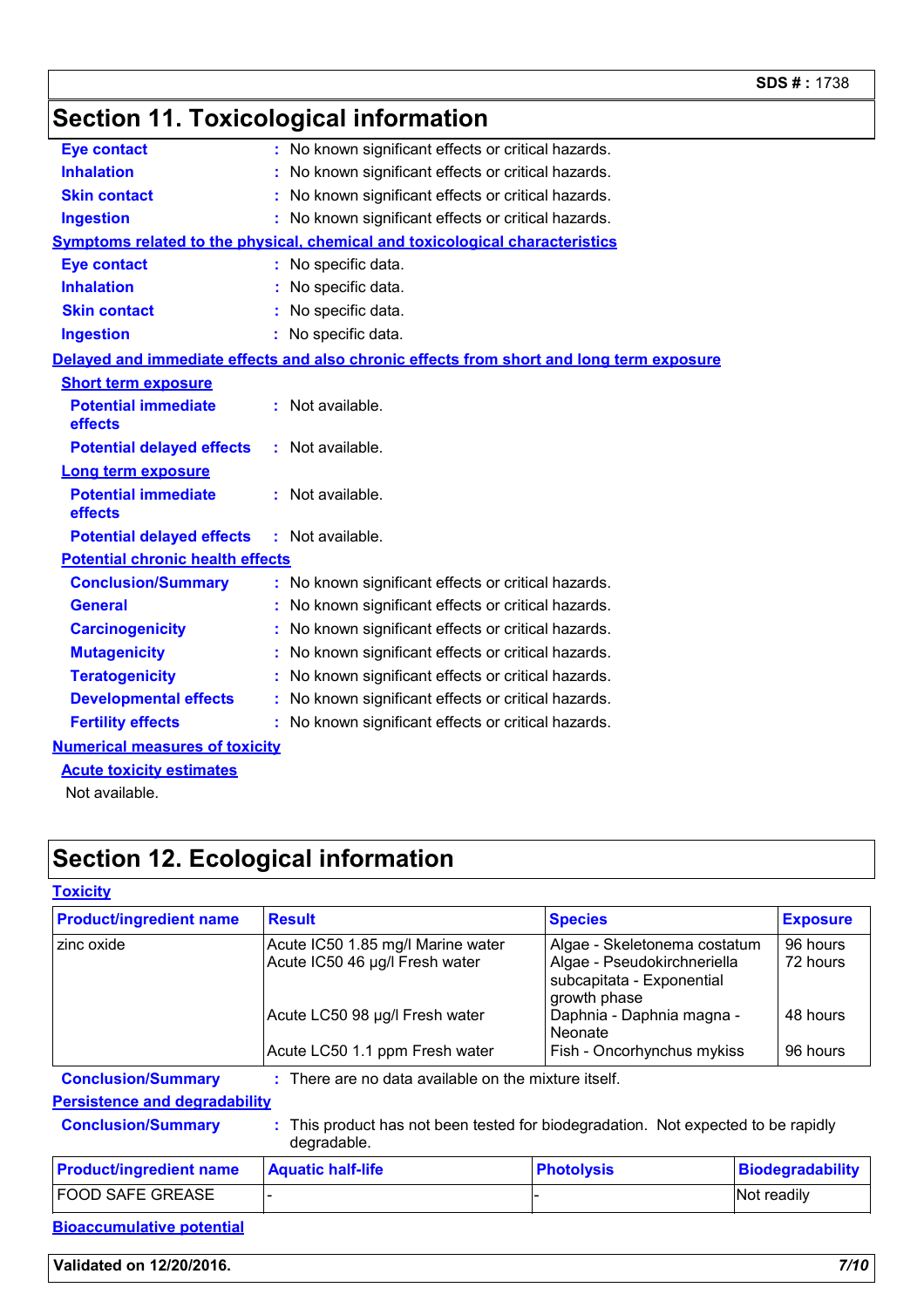# **Section 12. Ecological information**

| <b>Product/ingredient name</b>                                                | $LogP_{ow}$ | <b>BCF</b> | <b>Potential</b> |
|-------------------------------------------------------------------------------|-------------|------------|------------------|
| White mineral oil (petroleum)  >6<br>zinc oxide                               |             | 60960      | high<br>high     |
| Dec-1-ene, homopolymer,<br>hydrogenated Dec-1-ene,<br>oligomers, hydrogenated | >6.5        |            | high             |
| 1-Dodecene, polymer with<br>1-decene and 1-octene,<br>hydrogenated            | >6.5        |            | high             |
| <b>Mobility in soil</b>                                                       |             |            |                  |

| <b>Mobility in soil</b>                               |                                                     |
|-------------------------------------------------------|-----------------------------------------------------|
| <b>Soil/water partition</b><br>coefficient $(K_{oc})$ | : Not available.                                    |
| <b>Other adverse effects</b>                          | : No known significant effects or critical hazards. |

### **Section 13. Disposal considerations**

The generation of waste should be avoided or minimized wherever possible. Disposal of this product, solutions and any by-products should at all times comply with the requirements of environmental protection and waste disposal legislation and any regional local authority requirements. Dispose of surplus and nonrecyclable products via a licensed waste disposal contractor. Waste should not be disposed of untreated to the sewer unless fully compliant with the requirements of all authorities with jurisdiction. Waste packaging should be recycled. Incineration or landfill should only be considered when recycling is not feasible. This material and its container must be disposed of in a safe way. Empty containers or liners may retain some product residues. Avoid dispersal of spilled material and runoff and contact with soil, waterways, drains and sewers. **Disposal methods :**

|                                      | <b>TDG</b><br><b>Classification</b>                                                       | <b>DOT</b><br><b>Classification</b> | <b>ADR/RID</b>                                                                            | <b>IMDG</b>                                                                               | <b>IATA</b>                                                                               |
|--------------------------------------|-------------------------------------------------------------------------------------------|-------------------------------------|-------------------------------------------------------------------------------------------|-------------------------------------------------------------------------------------------|-------------------------------------------------------------------------------------------|
| <b>UN number</b>                     | <b>UN3077</b>                                                                             | Not regulated.                      | <b>UN3077</b>                                                                             | <b>UN3077</b>                                                                             | <b>UN3077</b>                                                                             |
| <b>UN proper</b><br>shipping name    | <b>ENVIRONMENTALLY</b><br><b>HAZARDOUS</b><br>SUBSTANCE,<br>SOLID, N.O.S.<br>(zinc oxide) |                                     | <b>ENVIRONMENTALLY</b><br><b>HAZARDOUS</b><br>SUBSTANCE,<br>SOLID, N.O.S.<br>(zinc oxide) | <b>ENVIRONMENTALLY</b><br><b>HAZARDOUS</b><br>SUBSTANCE,<br>SOLID, N.O.S.<br>(zinc oxide) | <b>ENVIRONMENTALLY</b><br><b>HAZARDOUS</b><br>SUBSTANCE,<br>SOLID, N.O.S.<br>(zinc oxide) |
| <b>Transport</b><br>hazard class(es) | 9<br>¥⊿                                                                                   |                                     | 9<br>Ł.                                                                                   | 9<br>q                                                                                    | 9<br>Ł                                                                                    |
| <b>Packing group</b>                 | $\ensuremath{\mathsf{III}}\xspace$                                                        |                                     | III                                                                                       | $\mathbf{III}$                                                                            | $\mathop{\rm III}$                                                                        |
| <b>Environmental</b><br>hazards      | Yes.                                                                                      | No.                                 | Yes.                                                                                      | Yes.                                                                                      | Yes.                                                                                      |
|                                      |                                                                                           |                                     |                                                                                           |                                                                                           |                                                                                           |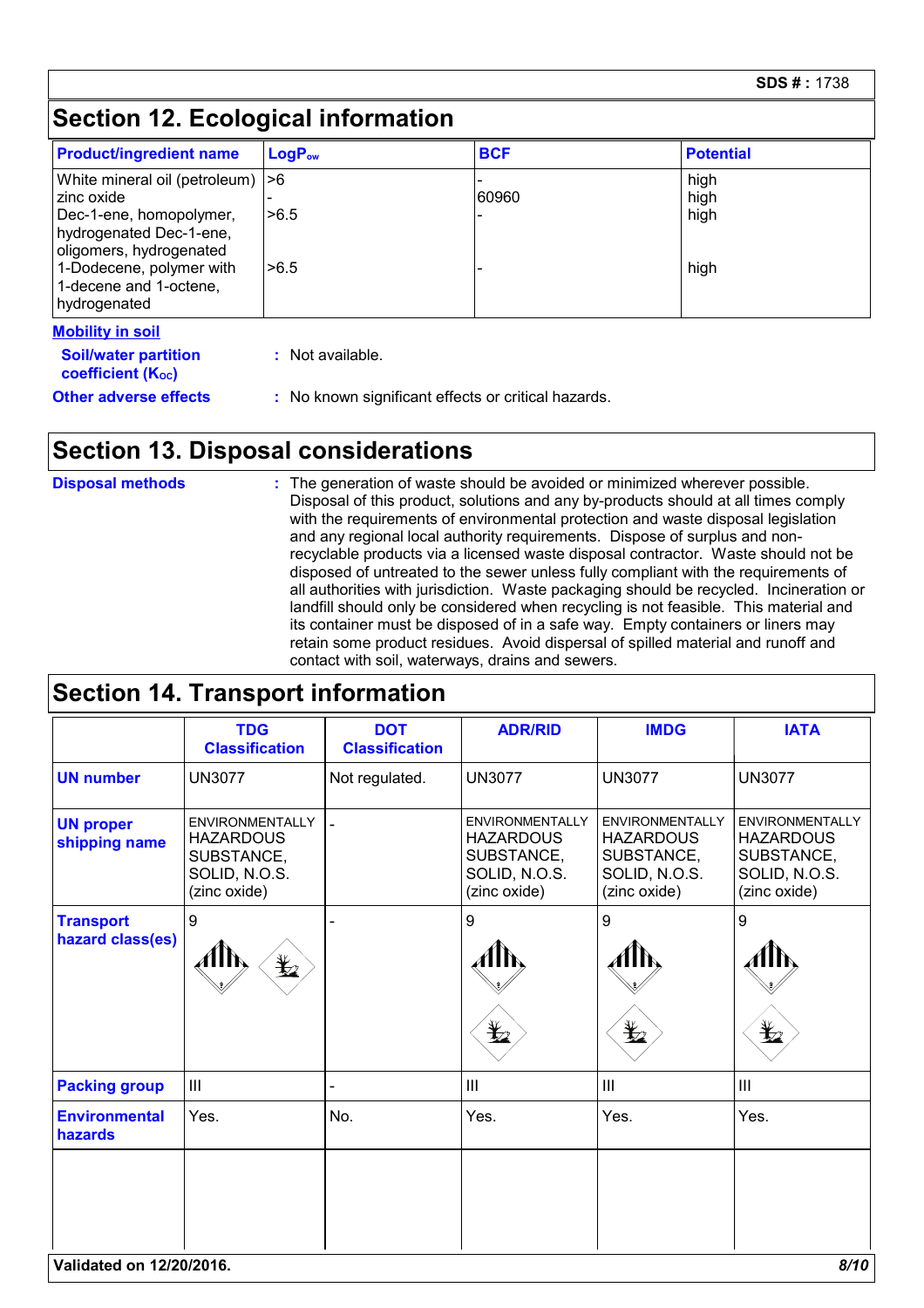**SDS # :** 1738

### **Section 14. Transport information**

| <b>Additional</b> | Product classified | This product is        | This product is        | This product is        |
|-------------------|--------------------|------------------------|------------------------|------------------------|
| information       | as per the         | not regulated as       | not regulated as       | not regulated as       |
|                   | following sections | a dangerous            | a dangerous            | a dangerous            |
|                   | of the             | good when              | good when              | good when              |
|                   | Transportation of  | transported in         | transported in         | transported in         |
|                   | Dangerous Goods    | sizes of $\leq 5$ L or | sizes of $\leq 5$ L or | sizes of $\leq 5$ L or |
|                   | Regulations: 2.    | $\leq$ 5 kg, provided  | $\leq$ 5 kg, provided  | $\leq$ 5 kg, provided  |
|                   | 43-2.45 (Class 9), | the packagings         | the packagings         | the packagings         |
|                   | 2.7 (Marine        | meet the general       | meet the general       | meet the general       |
|                   | pollutant mark).   | provisions of 4.1.     | provisions of 4.1.     | provisions of 5.0.     |
|                   |                    | 1.1, 4.1.1.2 and 4.    | $1.1, 4.1.1.2$ and 4.  | 2.4.1, 5.0.2.6.1.1     |
|                   | Non-bulk           | 1.1.4 to $4.1.1.8$ .   | 1.1.4 to $4.1.1.8$ .   | and 5.0.2.8.           |
|                   | packages of this   |                        |                        |                        |
|                   | product are not    | <b>Tunnel code</b>     |                        |                        |
|                   | regulated as       | (E)                    |                        |                        |
|                   | dangerous goods    |                        |                        |                        |
|                   | when transported   |                        |                        |                        |
|                   | by road or rail.   |                        |                        |                        |

**Special precautions for user**

**Transport within user's premises:** always transport in closed containers that are **:** upright and secure. Ensure that persons transporting the product know what to do in the event of an accident or spillage.

**Transport in bulk according to Annex II of MARPOL and the IBC Code :** Not available.

### **Section 15. Regulatory information**

#### **Canadian lists**

- **Canadian NPRI** : The following components are listed: White mineral oil; Zinc (and its compounds)
- **CEPA Toxic substances :** None of the components are listed.
- 
- **Canada inventory :** At least one component is not listed in DSL but all such components are listed in NDSL.

#### **International regulations**

**Chemical Weapon Convention List Schedules I, II & III Chemicals** Not listed.

**Montreal Protocol (Annexes A, B, C, E)**

Not listed.

**Stockholm Convention on Persistent Organic Pollutants** Not listed.

**Rotterdam Convention on Prior Inform Consent (PIC)** Not listed.

#### **UNECE Aarhus Protocol on POPs and Heavy Metals** Not listed.

### **Inventory list**

| <b>Australia</b>         | : All components are listed or exempted. |
|--------------------------|------------------------------------------|
| <b>China</b>             | : All components are listed or exempted. |
| <b>Europe</b>            | : All components are listed or exempted. |
| Japan                    | : Not determined.                        |
| <b>New Zealand</b>       | : Not determined.                        |
| <b>Philippines</b>       | : All components are listed or exempted. |
| <b>Republic of Korea</b> | : Not determined.                        |

**Validated on 12/20/2016.** *9/10*